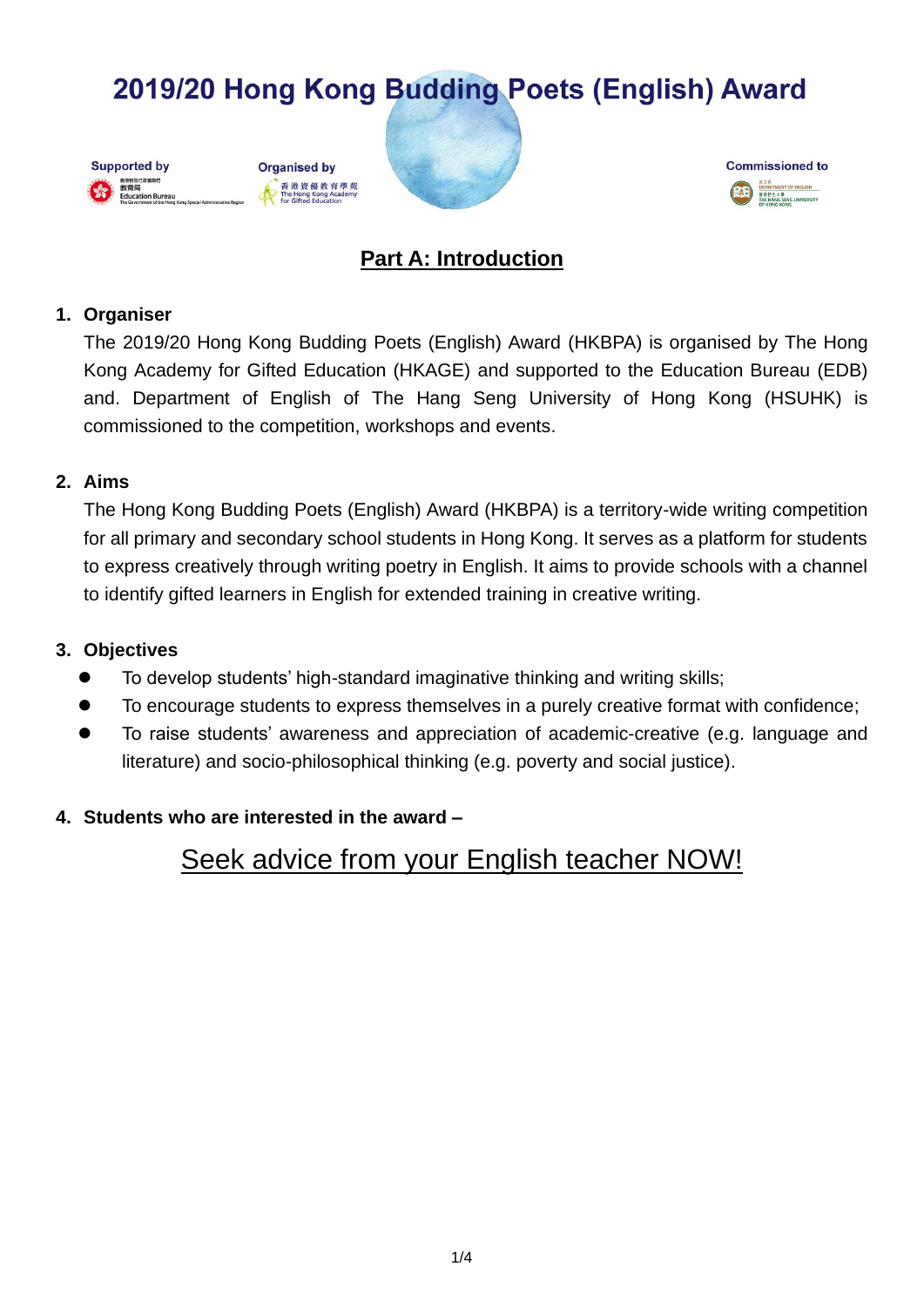

## **Organised by** 香港資優教育學苑<br>The Hong Kong Academy<br>for Gifted Education





## **Part B: Regulations and Conditions**

#### **5. Eligibility**

| <b>Section</b> | Eligible Students in Academic Year 2019/20                                           |
|----------------|--------------------------------------------------------------------------------------|
| Primary        | Full-time students from any primary schools adopting the local curriculum only.      |
| Secondary      | Full-time students from any secondary schools adopting the local curriculum only.    |
| Open           | All of the above $+$ full-time students from any primary/ secondary schools adopting |
|                | non-local curriculum.                                                                |

## **6. Notes to School Teacher-in-charge**

- ⚫ The 2019/20 Hong Kong Budding Poets (English) Award (HKBPA) is open to all full-time primary and secondary students studying in Hong Kong schools, which adopt local and non-local curriculum, in academic year 2019/20.
- ⚫ All entries must be submitted via HKBPA online platform: <https://hkage.org.hk/hkbpa/index.php>
- ⚫ School Teacher-in-charge must register for a school account from **1 November 2019 (Fri) to 12:00 n.n., 18 December 2019 (Wed)**.
- Return the computer-generated application form with signature and school chop and the following filename format: "HKBPA\_school name" (For example: HKBPA\_The Hong Kong Academy for Gifted Education or HKBPA\_HKAGE) by **5:00 p.m., 20 December 2019 (Fri)**.
- School Teacher-in-charge is responsible to create student accounts accordingly.
- School Teacher-in-charge should have online interaction with students about their works.
- ⚫ School Teacher-in-charge must select students' entries and submit them to organiser by **12:00 n.n., 28 February 2020 (Friday)**. Late submission will not be entertained.
- Each student can submit 1 poem only for each section (e.g. a full-time local primary student can submit 1 poem in Primary Section and 1 poem in Open Section).
- ⚫ Maximum number of entries for all sections from each school is **30.**
- Entries submitted must be the original work of the entrants, and must not have been previously published, self-published or published on a website or broadcast before.
- Personal information, such as school names and entrants' names, or other identifying marks or details, must not appear in the poem.
- ⚫ Any changes to confirmed entries are not allowed under any circumstances.
- School Teacher-in-charge is advised to generate and print out the submitted entries.
- ⚫ Any infringement of competition rules and regulations will lead to disqualification.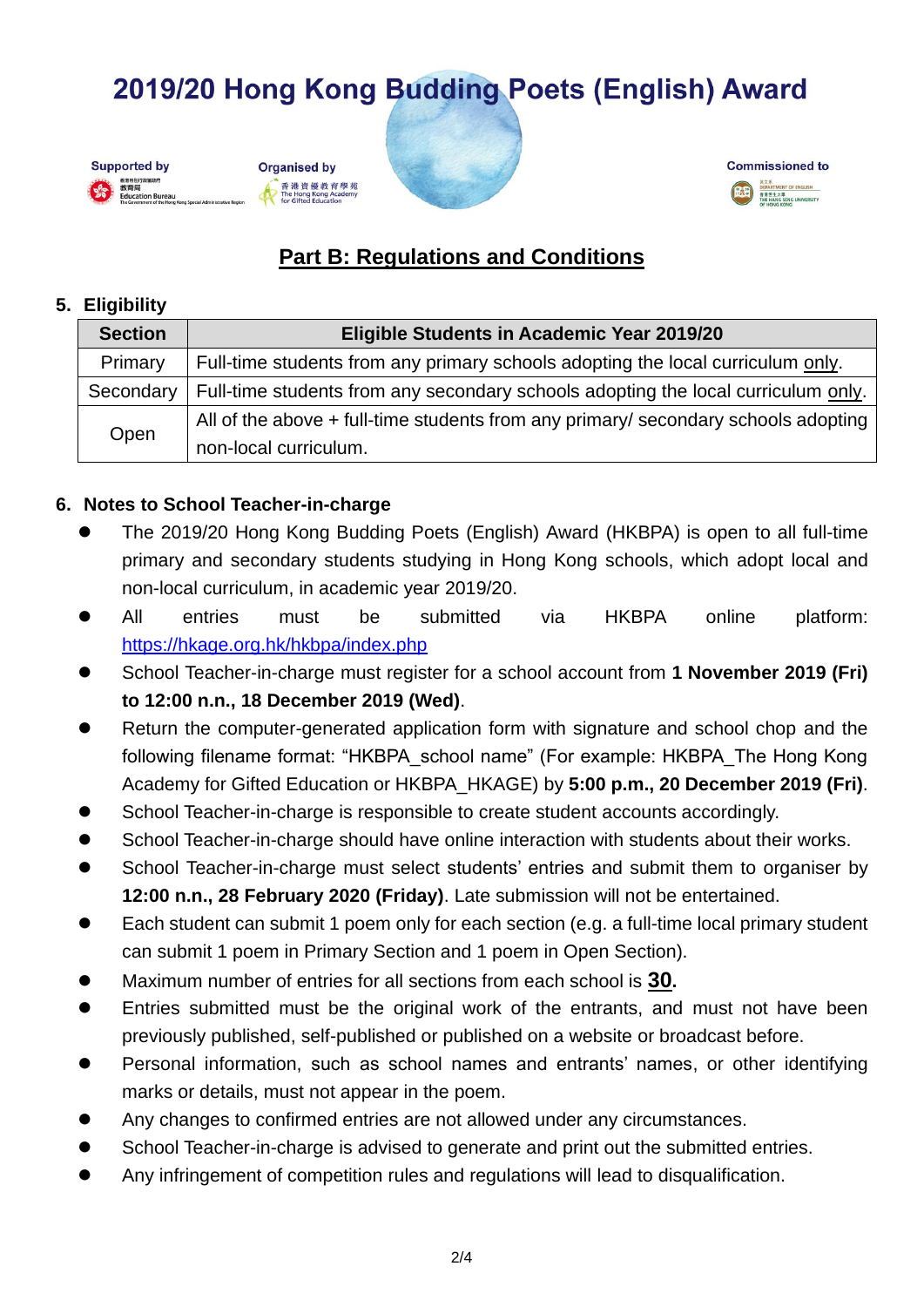







## **Part B: Regulations and Conditions**

#### **7. The Poems**

- Medium: poems must be written in English.
- ⚫ Title: each entry should be given a title (if you don't have one, please state "Untitled").
- ⚫ Length: maximum number of lines for each poem is **40**. There are no minimum requirements. Please state the total number of lines of the poem.
- Shape: there are no restrictions on poem's shape.
- ⚫ Form: poetic form is open but entries should exhibit rhyme, rhythm, imagery and structure. You are encouraged to make good use of poetic devices, such as alliteration, simile and metaphor.

### **8. Theme and Suggested Topics**

| Theme of the Year -<br>In Hopes of |                |                  |                |  |  |
|------------------------------------|----------------|------------------|----------------|--|--|
| <b>Suggested</b><br><b>Topics</b>  | <b>Primary</b> | <b>Secondary</b> | Open           |  |  |
|                                    | humankind      |                  |                |  |  |
| $\mathbf{2}$                       | nature         |                  | Free selection |  |  |
| 3                                  | future         |                  |                |  |  |

<sup>⚫</sup> You are encouraged to write to echo with the theme of the year. For the Primary and Secondary section, you should choose from the 3 topics provided, and come up with a title for your poem. For the Open Section, you are encouraged to explore how far poems writing can go and are free to write on any topics you desire.

## **9. Copyright and Remarks**

- ⚫ Copyright remains with the author though the entrants give permission to the organiser to publish submitted poems on the Internet in electronic format, as well as in anthologies or future promotional materials of the competition, or to use them as curriculum resources.
- The organiser will take videos and photographs of the events, and quote students' works produced in the Hong Kong Budding Poets (English) Award for teaching, research, demonstration and other educational purposes, and as reference for schools and teachers.
- Teachers are advised to inform students concerned and their parents of the above terms and obtain their agreement before making nominations.